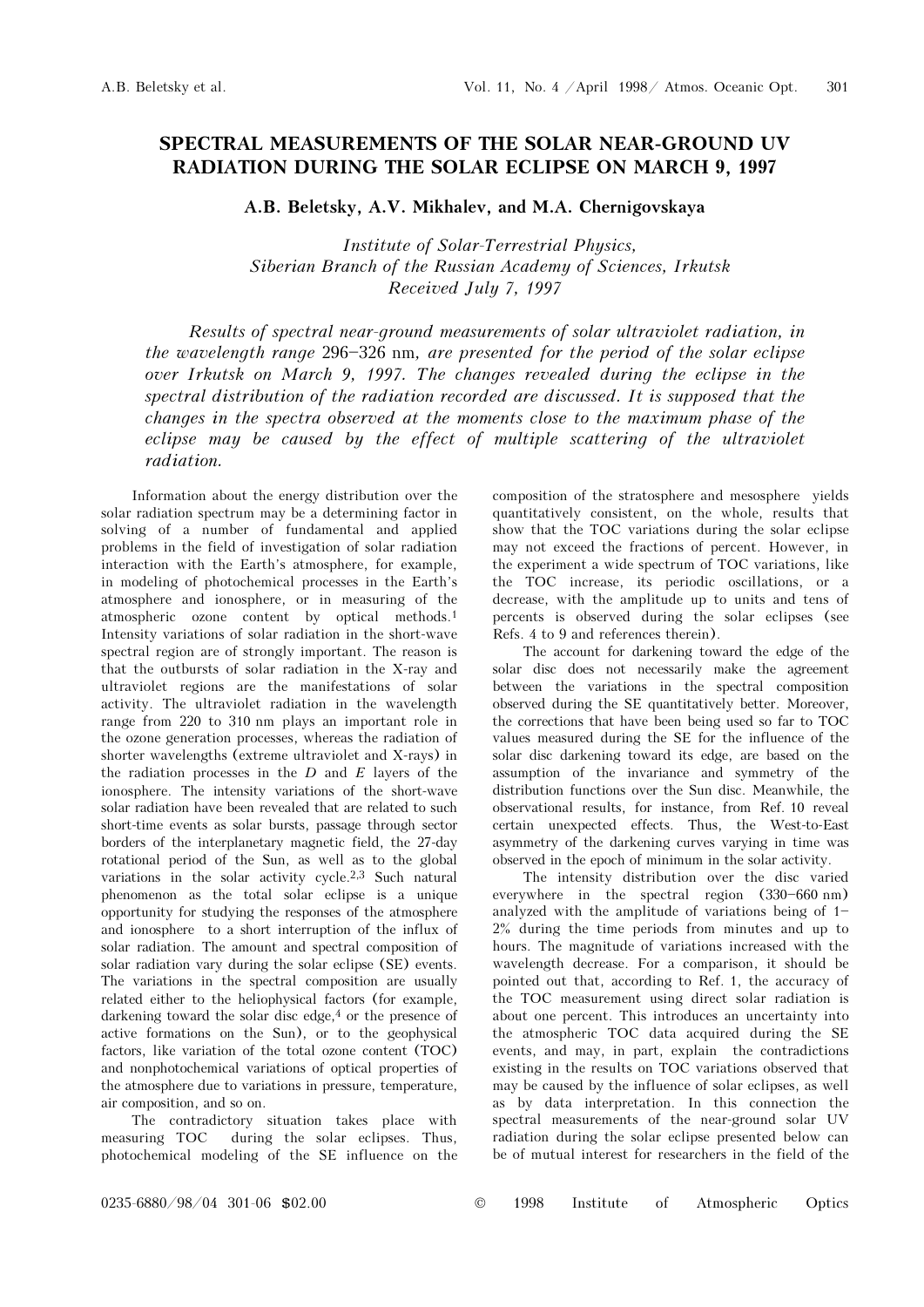solar physics and in the physics of the Earth's atmosphere and ionosphere.

## SOME CHARACTERISTICS OF THE SOLAR ECLIPSE

On March 9, 1997 the solar eclipse was observed over the Northern part of the East hemisphere with the band of full shade on the Earth's surface in the region starting from 50°N and 87°E, on the border between Russia and China.11 Chita was the only big city within the full shade band with its largest width up to 370 km, whereas Irkutsk, Ulan-Ude and Ulan-Bator were in the immediate vicinity of the shade. A peculiarity of the solar eclipse observed over Irkutsk on March 9, 1997 (geographic coordinates are as follows: latitude 52° North and longitude 104° East) was low elevation angle of the Sun in the range from 5 to 20° that caused an essential variation of the optical mass of ozone and the atmosphere (from 2.5 to 10) during the SE. The spectral composition of radiation also changed because of different values of the absorption and scattering coefficients at different wavelengths. Full duration of the eclipse observed over Irkutsk was 2 h and 4 min. The time at which the onset of the maximum phase occurred at the observation point was  $T_{\text{max}} = 8:54 \text{ LT}.$ 

### RESULTS OF OBSERVATIONS

The spectral measurements were carried out using an automated spectrophotometer, built on the base of a

"KSVU $-12B$  complex and an IBM PC/AT, in the wavelength range from 296 to 326 nm in 5 to 10 min intervals and, at some moments, in the wavelength range of 306-346 nm. The spectral resolution of the instrument used was 0.25 nm and the scanning speed of 8 nm/min. It was the scattered UV radiation that has been recorded in these measurements. The optical axis of the spectrophotometer was oriented horizontally along a fixed azimuth direction which thus viewed a portion of the sky below the visible trajectory of the Sun. To check the total illumination, the net flux of radiation (both direct and scattered) integrated over the wavelength range from 400 to 11000 nm has been measured with a detector of the net solar flux. Using a WAT-902 A CCD camera coupled with a Jupiter-37A objective of 135 mm focal length we have permanently recorded the solar disc image in the wavelength range 350\$390 nm, the spectral portions being isolated with the color glass filters.

Time behavior of the radiation intensity at two wavelengths (323.8 and 315.4 nm) is shown in Fig. 1 along with those of the integral intensity and the eclipse phase Φ. The latter value being determined as the ratio of the shaded portion of the Sun's disc to its total area. Nonmonotonic trend of the integral flux in the first half of the eclipse is connected with cloudiness in the Eastern part of the horizon at this time. Low intensity of the UV radiation before the eclipse was caused by large optical masses of the atmosphere and of the ozone layer characteristic during morning hours.



FIG. 1.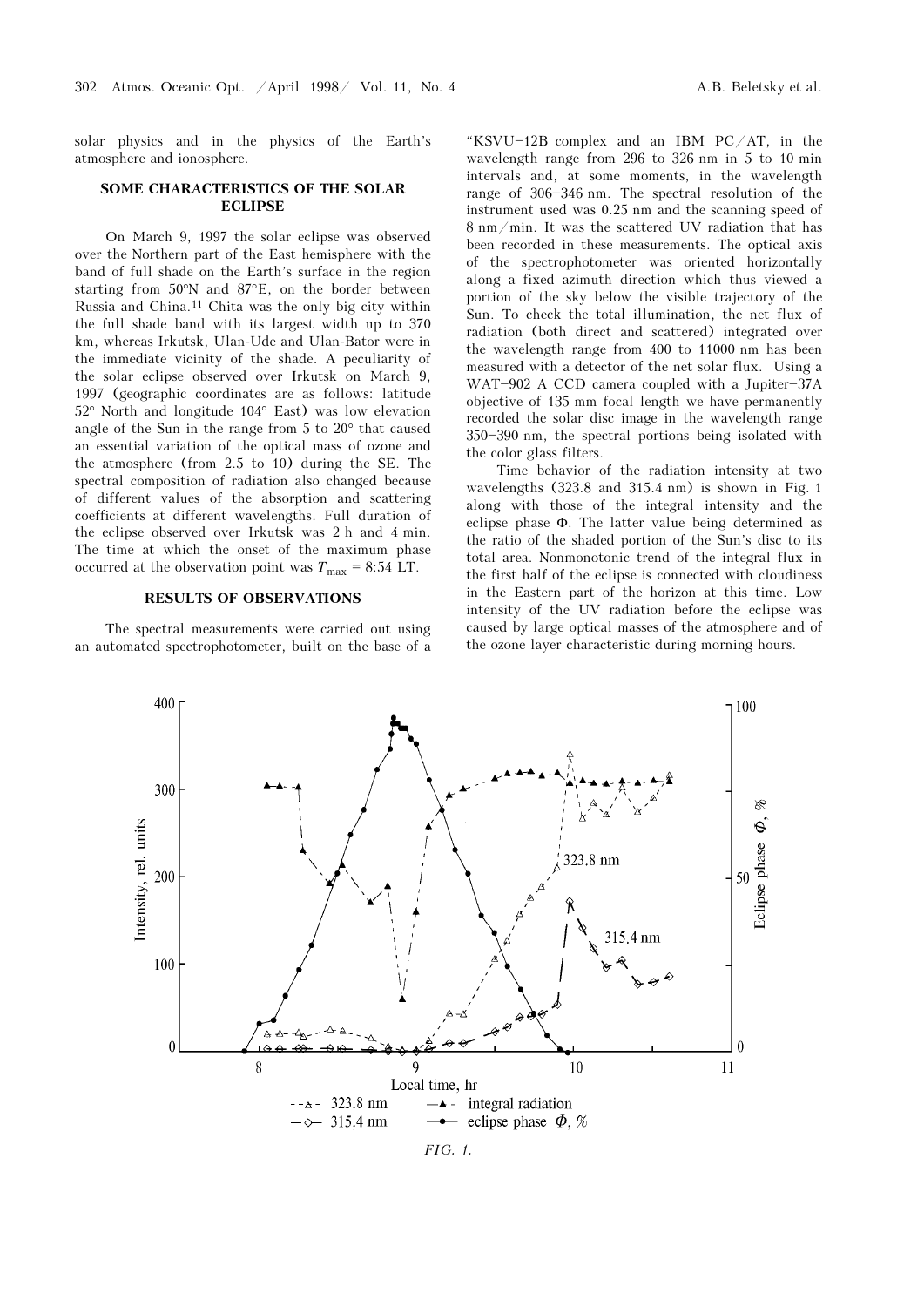For a comparison it is worth noting here that the levels of integral flux before the eclipse and after it appear to be comparable. Stronger modulation of the short-wave portion of the UV radiation compared to that of the long-wave one is a peculiar feature of the UV radiation recorded. Thus, the ratio of the radiation intensity at 323.8 nm recorded in the beginning of the SE to its value during the maximum SE phase is about 11 while that of the intensity after the SE to the intensity during its maximum being equal to 180. Corresponding values at the wavelength of 315.4 nm are 15 and 720. At the same time these ratios for the integral intensity do not exceed 8 and 10, respectively.

The logarithm of the ratio between the intensities at 315.4 and 323.8 nm wavelengths, corrected for different measurement times, is shown in Fig. 2 as a function of time for March 8, 9, and 10, 1997. The intensity ratios are usually used as quantitative characteristics showing the spectrum change, for example, in the spectral transmission factor  $\eta = \log (I_k/I_l)$ , where  $I_k$  and  $I_l$  are the radiation intensities at the wavelengths  $\lambda_k$  and  $\lambda_l$  ( $\lambda_k < \lambda_l$ ), or as a characteristic of a medium when, in particular, evaluating the ozone content by optical methods. The value η can conventionally be considered as a measure of relative spectral transparency of the atmosphere.



FIG. 2. Logarithm of the radiation intensity ratios and the SE phase images.

In Fig. 2 set out also are images of the SE phases as they have been recorded with the CCD-camera in the wavelength range  $350-390$  nm at the moments of taking the spectra. It is seen from the figure that the behavior of the factor η on the eclipse day differs from its time behavior on the days before and after the eclipse. This fact evidences that there is a deviation in the behavior of the spectral composition of the UV radiation during the eclipse as compared to its typical diurnal behavior, caused by variation of the optical mass of the atmosphere. This is especially true as regards the situation when approaching the maximum phase of the SE ( $T_{\text{max}} = 8$  h 54 min), when an increase in the η value takes place. The increase in η value by the end of the SE (LT  $\sim$  10 h 00 min-10 h 20 min) has

been observed in two succeeding days as well. For this reason it was not considered to be directly related to the solar eclipse, at the stage of preliminary analysis of the results. However, in our opinion, such a behavior of the η factor requires special consideration and there are two reasons to do this. First, it is likely that the increases in η observed have common (or similar) mechanism, secondly, analogous behavior of η at the end of the SE was pointed out in Ref. 5 as well.

#### DISCUSSION

The variations of η factor that we have observed during the SE have also been pointed out earlier in Refs. 5 and 7, for example, there these variations have been treated as the ozone-eclipse effect. The effect manifested itself as a sharp change of relative transparency of the atmosphere in ozone affected region (310-330 nm) that corresponded to rise of the total ozone content in time when approaching the full phase of the eclipse. By time when these papers had been published the nature of the ozone-eclipse effect was yet unclear, and several possible explanations of this phenomenon were proposed. Among these there is the change in the balance between the portions of radiation in the spectrum of an extraterrestrial radiation source that cause the ozone-generation and destruction. Formation of aerosols in the atmosphere that may selectively attenuate radiation, temperature variations in the ozone absorption coefficient, and other causes have also been mentioned.

Unfortunately, we failed to find more recent papers on the ozone-eclipse effect in the literature. At the same time, the situation with TOC measurements during the SE, that, in fact, are the measurements of the ozoneeclipse effect, has been mentioned above. In this connection an attempt has been made to establish possible causes and mechanisms, other than those discussed in the literature, of η variation during the SE.

It is known that, besides the TOC value, many other factors as elevation angle and the state of the Sun disc, cloudiness, relationship between direct and scattered illumination, aerosol, and others influence the shape of the near-ground ultraviolet radiation spectrum and correspondingly the η value. Of the factors listed, the illumination, except for possible variations in the total ozone content in atmosphere, is the most dynamic one, especially when approaching the maximum eclipse phase.

The topology of the Earth's atmosphere illumination during SE, varying in time and space, may certainly explain sharp changes in the natural ratio between direct and scattered radiation, being, in shape, a combination of a converging cone of the full shade and a diverging cone of the half-shade. Possible schemes of forming the illumination of the atmosphere during the SE, at low Sun, for different positions of an observer, about the shade area, are shown in Fig. 3. The shade and half-shade (that is fixed eclipse phase) areas are denoted by Roman figures I and II, respectively. By 1, 2, and 3 are denoted the positions of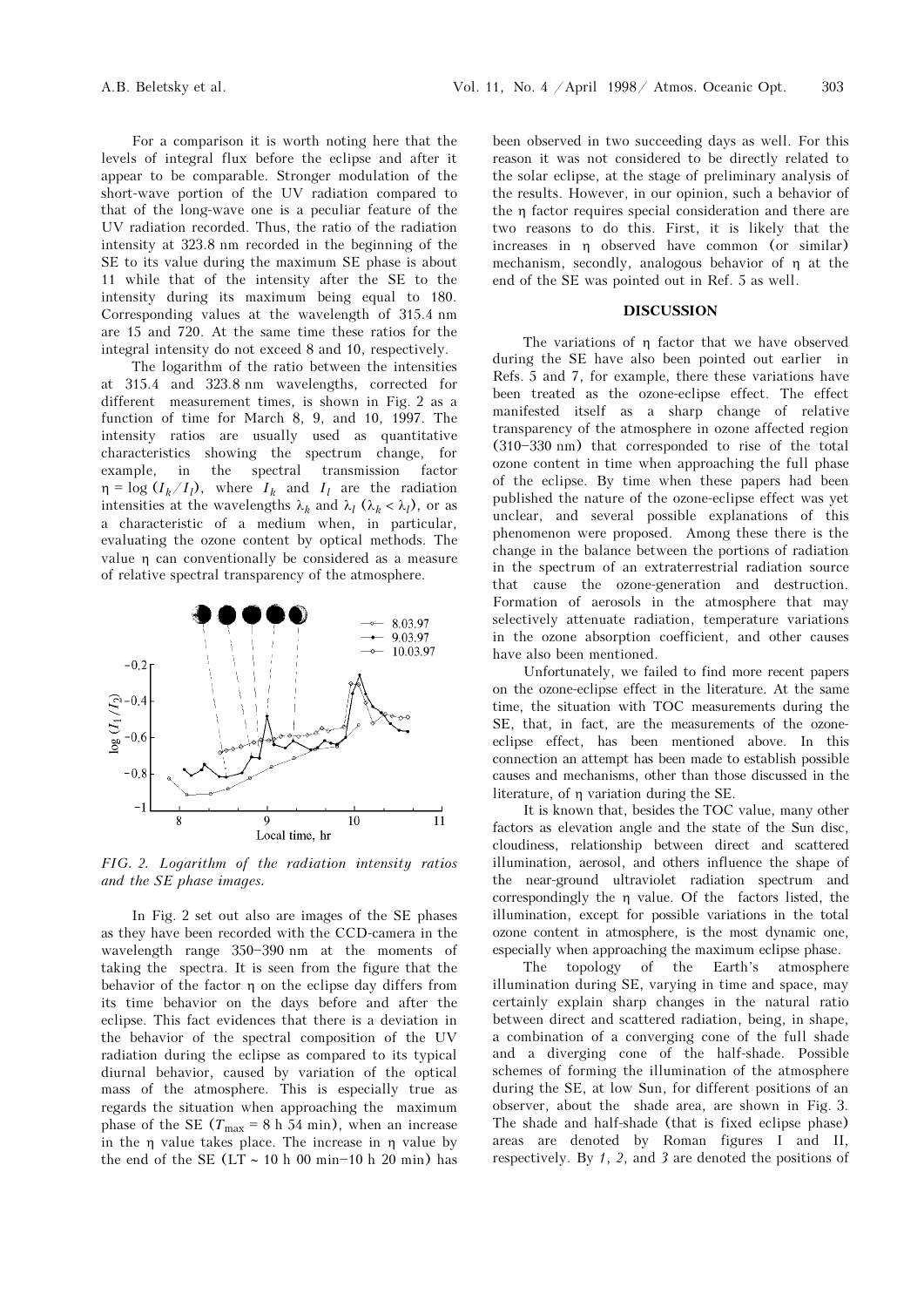three observers (or three moments in time  $t_1 < t_2 < t_3$ for a fixed observer). It is seen that there exists the position, the observer 2 (shade or near-shade area), or the time moment (near the maximum phase of the eclipse) for a fixed observer when light multiply (doubly and higher-order) scattered from half-shade area contributes into the illumination of the atmosphere over the observer.



Subjectively, the essential increase of illumination due to multiply scattered light manifests itself in the absence of shadows from objects at time moments when approaching the maximum phase of the eclipse under clear sky conditions.

The so-called effect of 4anomalous' transparency of the atmosphere (see, for example, Ref. 4) can serve as the phenomenon that is most closely related to this situation. The effect is connected with an increase (variation), under certain geophysical conditions, of the fraction of multiply scattered light in the UV radiation recorded. This may change the shape of the UV portion of the spectrum thus being, in a certain sense, an instrumental effect. In particular, this effect is observed during twilight at low Sun.<sup>12</sup>

The increase of the scattered radiation fraction in the radiation recorded is accompanied by distortions occurring in the spectrum of the latter because of the enhanced portion of the short-wave radiation. For a comparison Fig. 4 presents data on calculated direct solar radiation spectrum, as well as on the spectrum of doubly scattered radiation in the ultraviolet region (curves 1 and 2, respectively), taken from Ref. 4. The spectra of scattered UV-radiation we have recorded at two moments in time during the SE on March 9, 1997, are also shown in this figure. The calculated data refer to the Sun elevation angle of 12° that corresponds to the maximum phase of the SE on March 9, 1997. All spectra presented here have been normalized to the radiation intensity at the 325.4 nm wavelength, in the respective spectral distributions, thus being presented in relative units. The first of these spectra (curve 3) has been recorded at 8:32 (LT) in the first half of the eclipse phase ( $t \sim 0.5$ ) while the second one at 9:05 immediately after the maximum eclipse phase  $(t \sim 0.8)$ , when the variation in the near-ground UV radiation spectral distribution takes place. The agreement between the calculated and measured spectra, that is qualitative quite good, at least for the wavelength range from 310 to 325 nm, has attracted our attention. The first, from the measured spectra, occupies in the figure the area corresponding to direct and singly scattered radiation, whereas the second one is shifted to the area of doubly (and higher-order) scattered radiation.

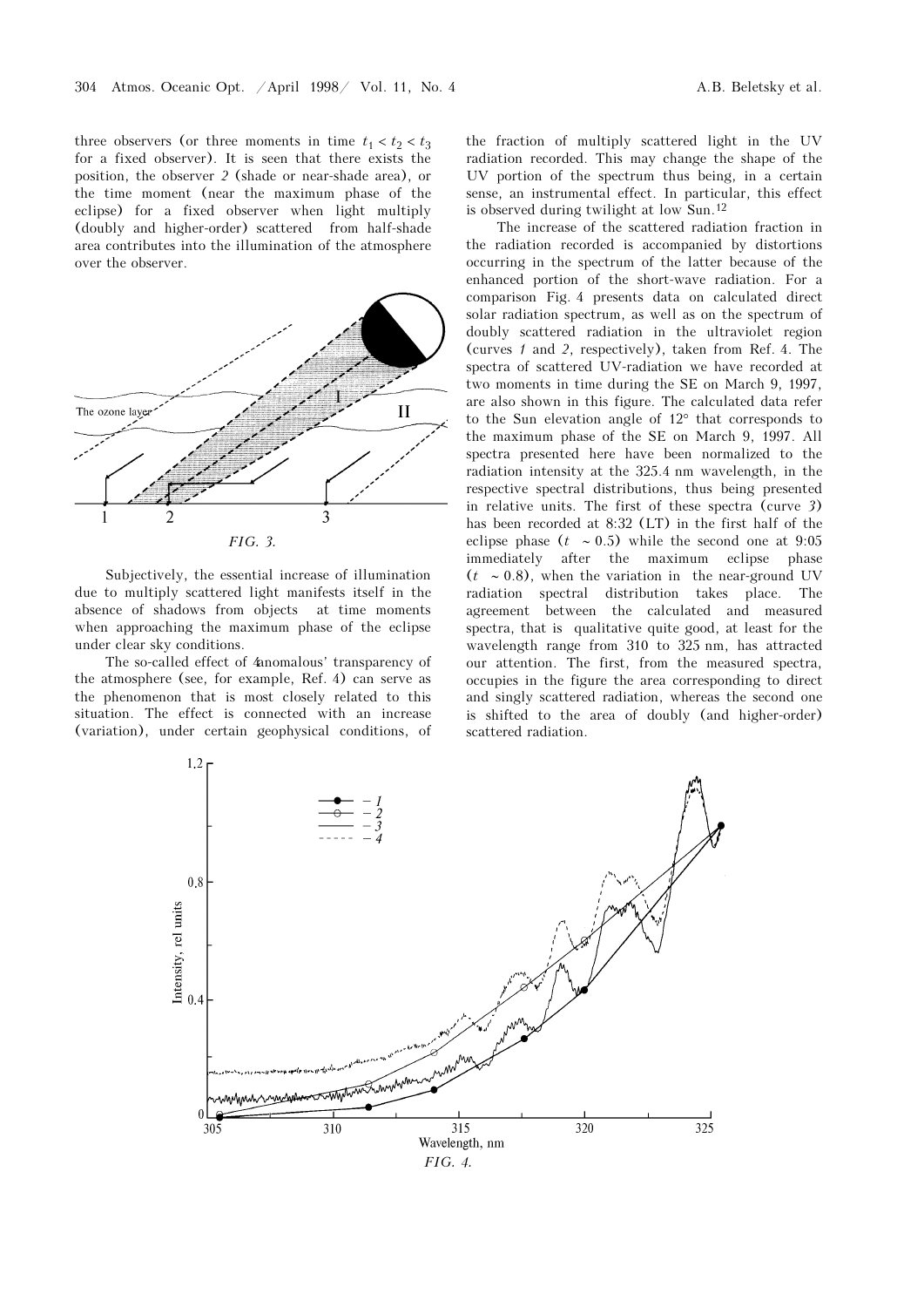Thus, in authors' opinion, the variations in the spectrum of UV radiation (η variations) recorded during the SE, except for variations caused by the solar disc darkening toward edge, as well as by possible variations in the total ozone content and other optical and physical characteristics, can be related to nonuniform, with height, illumination of the atmosphere that varies during the SE and to the enhanced fraction of scattered UV radiation.

Similar effect in its full measure should, probably, manifest itself during the SE occurring at the low elevation angles of the Sun (illumination of the atmosphere at slant angles of incidence), and must disappear in airborne measurements<sup>8</sup> when no contribution comes from the scattering from the nearground layers of the atmosphere.

The latter circumstances along with the fact that the effect discussed, like the 4anomalous' transparency of the atmosphere are, in a certain sense, of instrumental origin, depending, in particular, on whether the direct or scattered radiation is recorded, as well as on the angular aperture of optical receiver, can yield contradictory results of the total ozone content measurements. In some situations the effect may take place and be interpreted as the TOC variation during the SE, while in other situations it may be absent thus giving rise to the corresponding conclusions. So, if this effect of varying spectrum of the near-ground UV radiation is related to the TOC variation during a SE, then, according to preliminary estimates and being converted into the possible TOC variations, it should yield a 20%-decrease in TOC that exceeds the value of corrections to TOC for the solar disc darkening toward its edge. However, in accordance with data from Ref. 4, the corrections for the Sun disc darkening toward the edge do not exceed 11%, for the short-wave region of the UV radiation spectrum  $(\lambda = 305$  to 332 nm) measured with a Dobson spectrophotometer. Besides, thus obtained correction would correspond to the apparent increase in TOC, in contrast to what we have from possible interpretation as the TOC decrease according to our experimental data.

As to the peculiarity in the behavior of η observed in the end of the SE (10:00 to 10:20, local time), it can be pointed out that it was observed when the elevation angle of the Sun was 20 to 22° over the horizon. Considering the fact that this peculiarity was revealed during two succeeding days as well, it seems to be natural to relate it to possible optical effects in the atmosphere or to the phenomena observed at some distances away from the Sun, under certain meteorological conditions. In this case the elevation angle of 22° coincides with the angular distance at which weak halo occurs as a result of light refraction and reflection on particles of some clouds. It is worth noting here that on the SE day (see Fig. 1) and on the succeeding days a thin stripe of cloudiness was observed in the east portion of the horizon during morning hours, whereas on March 8, when this effect was not observed, we had an overcast. In this relation the results published in Ref. 5 are of certain interest since similar η increase (wavelengths 310 and 330 nm) has been observed during the SE, after the 4th measurement session, when the Sun was at about 22° elevation angle (the optical mass ∼2.5 ). The intensity behavior in this interval (see Fig. 1) exhibits a large relative increase in the short-wave UV radiation (for  $\lambda = 315.4$  nm the increase amounted to about 300%) at a completely absent manifestations of the effect in the sum integrated radiation. Assuming that at certain elevation angles of the Sun light refraction and reflection may occur along the directions away from the Earth's surface as well, and taking into account that at the elevation angles of the Sun less than 20° the scattered UV radiation can be several times higher than the direct one, one can expect an essential local increase in the Earth's atmosphere irradiation in the spectral range from 300 to 320 nm. Such an increase can, in its turn, affect the photochemical processes at altitudes in the lower atmosphere, that involve the absorption of radiation of this spectral range, for example, in reactions of the ozone photodissociation.

## **CONCLUSIONS**

During the Sun eclipse on March 9, 1997, over Irkutsk we have revealed the intensity variations of scattered radiation in the wavelength range from 296 to 326 nm as well as the solar disc images in the wavelength range from 350 to 390 nm.

We have recorded short-term variations in the spectrum of near-ground ultraviolet radiation at moments in time when approaching the maximum SE phase, as well as in the end of the SE.

Variations in the UV-radiation spectra detected within the maximum eclipse phase are interpreted as an increase in the fraction of scattered radiation during this time interval.

Variations in the UV radiation spectra in the end of the Sun eclipse are, likely to be caused by the halo effect, and are not directly related to the Sun eclipse.

#### **REFERENCES**

1. J.B. Kerr, I.A. Asbridge, and W.F.J. Evans, J. Geophys. Res. 93, 11129-11135 (1988).

2. E.A. Makarova, A.V. Kharitonov, and T.V. Kazachevskaya, The Solar Radiation Flux (Nauka, Moscow, 1991), 400 pp.

3. G.R. German and R.A. Goldberg, The Sun, Weather, and Climate (Gidrometeoizdat, Leningrad, 1981), 320 pp.

4. G.P. Gushchin and N.N. Vinogradova, Total Ozone in the Atmosphere (Gidrometeoizdat, Leningrad, 1983), 238 pp.

5. Ya.F. Verolainen, A.L. Osherovich, A.K. Suslov, and N.S. Shpakov, Geomagnetizm i Aeronomiya 5, No. 1, 113-120 (1965).

6. A.M. Shalamyanskii and N.D. Ionina, Tr. Gl. Geofiz. Obs., No. 487, 120-122 (1985).